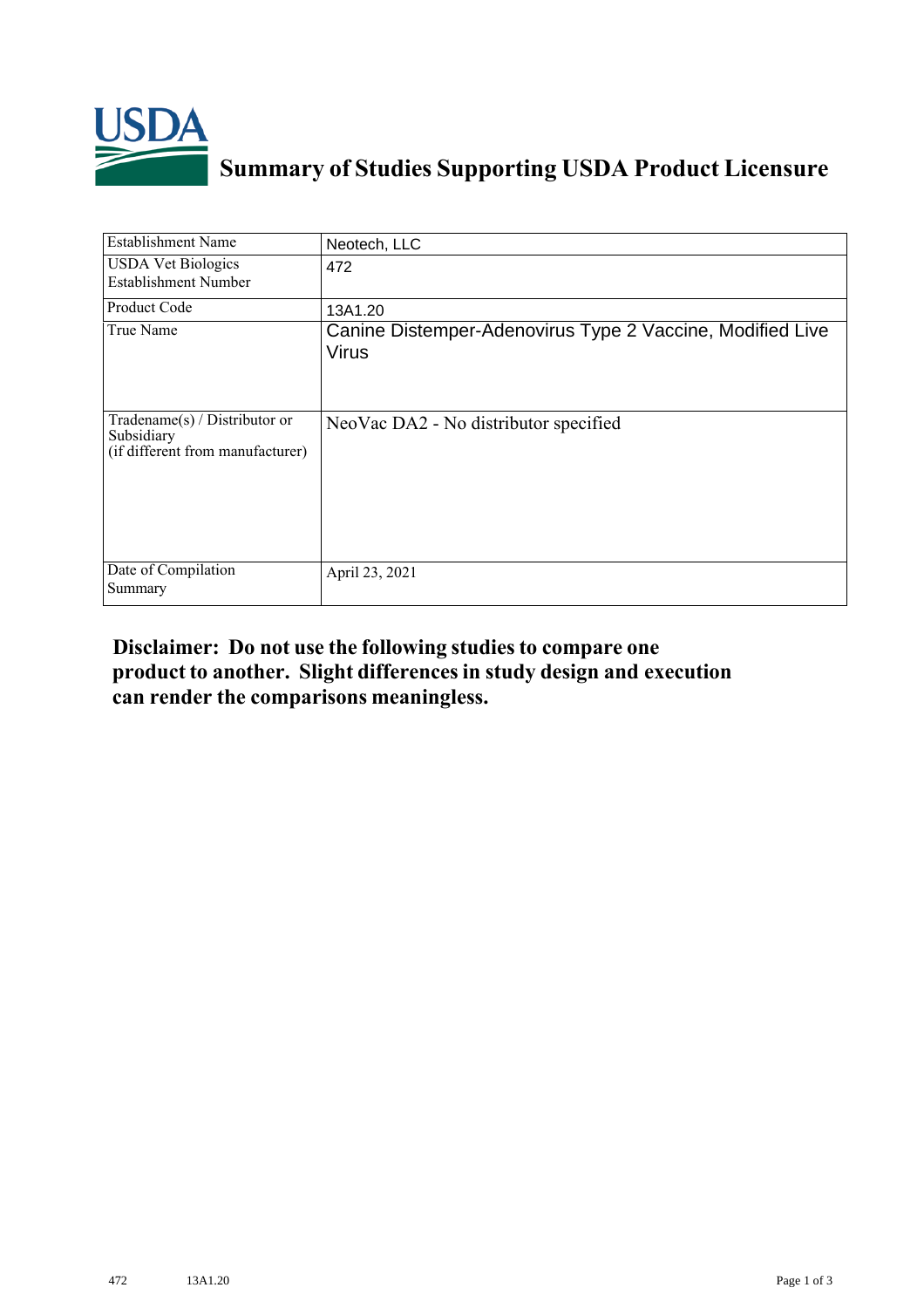| <b>Study Type</b>              | Efficacy                                                                                                                                                                                                                                                                                                                   |
|--------------------------------|----------------------------------------------------------------------------------------------------------------------------------------------------------------------------------------------------------------------------------------------------------------------------------------------------------------------------|
| <b>Pertaining to</b>           | Canine Adenovirus Type 1 (CAV1)                                                                                                                                                                                                                                                                                            |
| <b>Study Purpose</b>           | To demonstrate efficacy of a Canine Adenovirus Type 2 (CAV2)                                                                                                                                                                                                                                                               |
|                                | vaccine against infectious canine hepatitis caused by CAV1                                                                                                                                                                                                                                                                 |
| <b>Product Administration</b>  | Subcutaneous                                                                                                                                                                                                                                                                                                               |
| <b>Study Animals</b>           | Dogs                                                                                                                                                                                                                                                                                                                       |
| <b>Challenge Description</b>   |                                                                                                                                                                                                                                                                                                                            |
| <b>Interval observed after</b> |                                                                                                                                                                                                                                                                                                                            |
| challenge                      |                                                                                                                                                                                                                                                                                                                            |
| <b>Results</b>                 | Study data were evaluated by USDA-APHIS prior to product<br>licensure and met regulatory standards for acceptance at the time<br>of submission. No data are published because this study was<br>submitted to USDA-APHIS prior to January 1, 2007, and APHIS<br>only requires publication of data submitted after that date |
| <b>USDA Approval Date</b>      | July 6, 2000                                                                                                                                                                                                                                                                                                               |